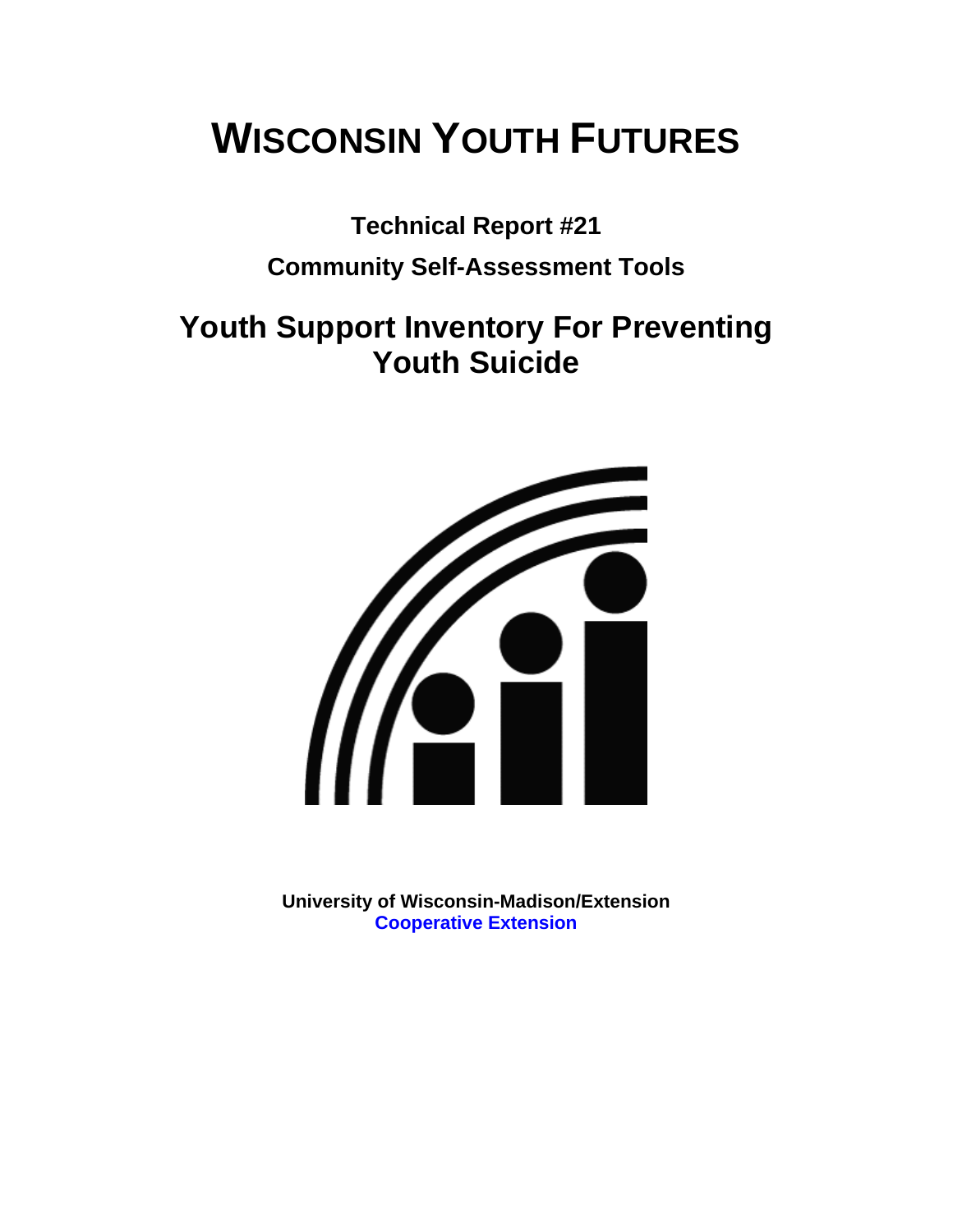## **Technical Report #21 Community Self Assessment Tools:**

# **Youth Support Inventory For Preventing Youth Suicide**

#### **Instructions**

The purpose of the inventory is to identify areas where support for youth in this community is strong as well as areas where it could improve. Each item has been selected because scientific studies have found it to be related to risky behaviors among young people. While no community has all of the supports listed, it is often possible to develop supports when citizens like you think they are important.

In order to begin thinking about the resources available in your community, please rate each item to the best of your knowledge; leave blank any questions you do not have enough information to complete on your own. Several items of the inventory labeled *community data* are completed with the data from the TAP survey or other local information sources. For those items labeled *citizen rating*, fill in the blanks by marking "Extensive", "Limited", "Does Not Exist", or "?". Also note by each statement the specific supports or resources available in the community.

The inventory is usually completed by a committee or coalition, first in small groups and the in the large group. After you have rated the items in the assigned section, discuss each item with your small group. Agree on a small group rating of "Extensive", "Limited", "Does Not Exist", or "?". The "?" means you are not sure whether this support is present or available and your group will need to gather further information to find out. Ratings of "Limited" or "Does Not Exist" are gaps that exist in your community and are areas that may need attention. Select a spokesperson from the small group to report back your ratings to the large group. The members of the large group can accept the ratings of the small group or make changes. The consensus reached by the group assesses the community's strengths and shortcomings in preventing youth suicide.

Copyright © 1999 by the University of Wisconsin Board of Regents. Do not copy without permission from the authors.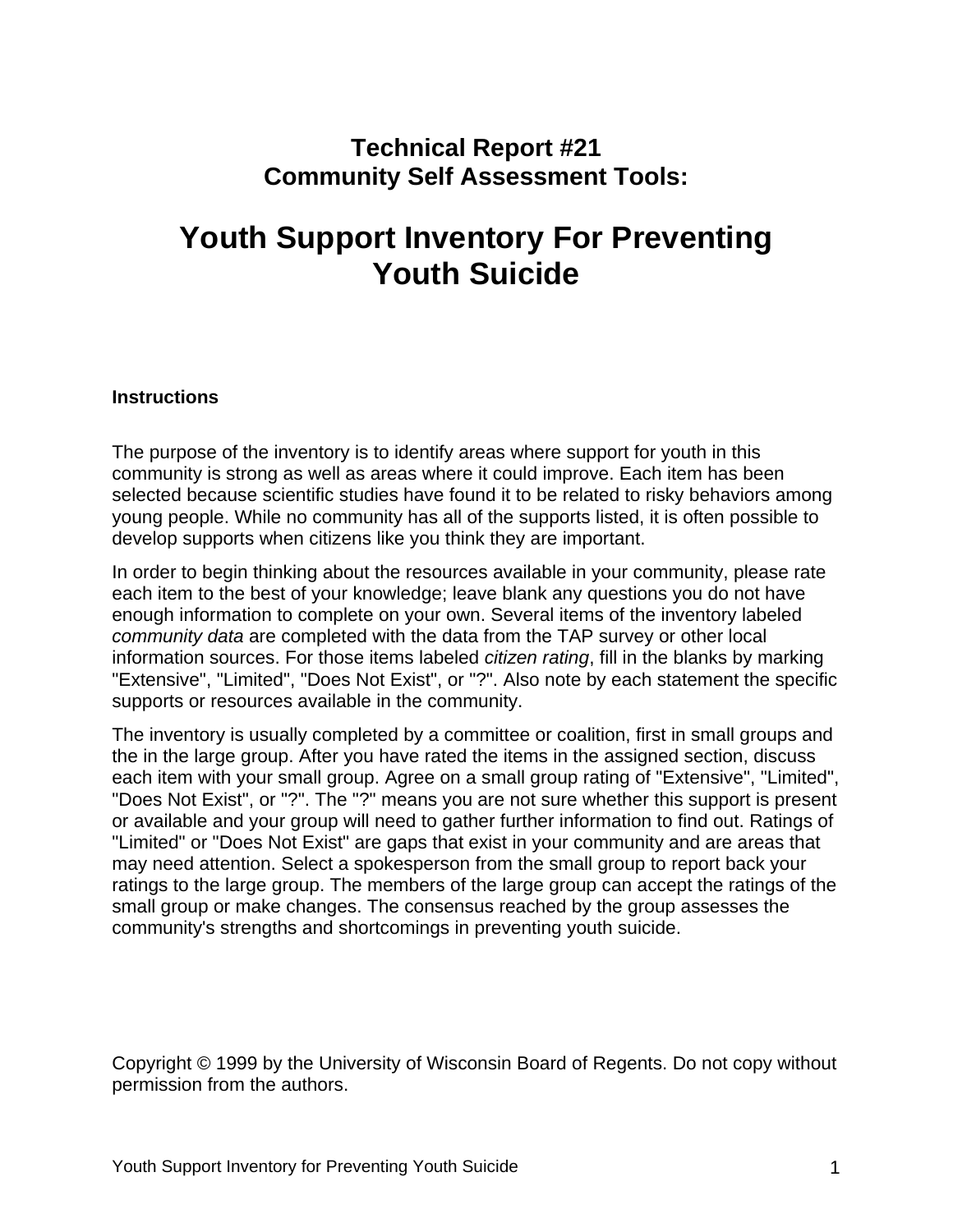### **Individual Factors**

- % 1. Percent of youth who report drinking beer, wine or hard liquor once a week or more
- % 2. Percent of youth who report having 5 or more drinks in a row in the past month
	- % 3. Percent of youth who report that they feel they are a failure

| <b>Exten</b><br>-sive | Lim-<br>ited | <b>Does</b><br><b>Not</b><br><b>Exist</b> |     |                                                                              |
|-----------------------|--------------|-------------------------------------------|-----|------------------------------------------------------------------------------|
|                       |              |                                           | 4.  | Youth in this community refrain from excessive alcohol<br>and other drug use |
|                       |              |                                           | -5. | Youth in this community feel they are capable                                |

## **Family Support**

#### **Parenting Practices**

- % 6. Percent of youth who would like to talk more frequently with their parents about things that are important to them
- % 7. Percent of youth who report their mother cares about them
	- % 8. Percent of youth who report their father cares about them
- % 9. Percent of youth who report they never, rarely, or sometimes discuss personal problems with their mother
- % 10. Percent of youth who report they never, rarely or sometimes discuss personal problems with their mother

| <b>Exten</b><br>-sive | Lim-<br>ited | <b>Does</b><br><b>Not</b><br><b>Exist</b> | ? |     |                                                                                                 |
|-----------------------|--------------|-------------------------------------------|---|-----|-------------------------------------------------------------------------------------------------|
|                       |              |                                           |   | 11. | Parents spend time trying to communicate with children<br>and be supportive                     |
|                       |              |                                           |   | 12. | Parents talk to their children about things important to<br>them in an educational, helpful way |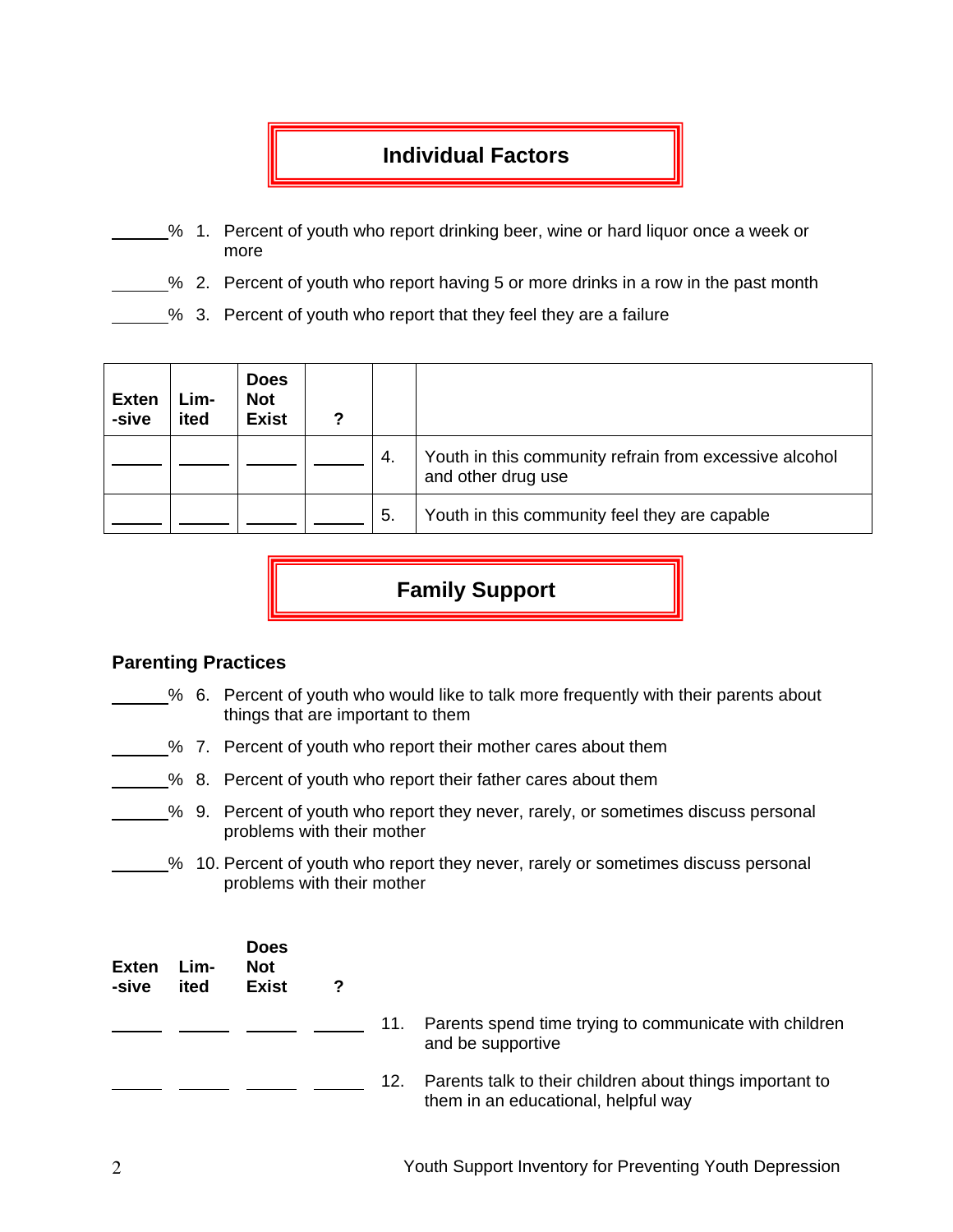| 13. | Parents help their children develop friendships and |
|-----|-----------------------------------------------------|
|     | sources of social support                           |

#### **Parent Education Opportunities**

| 14. | Parent education classes are available and accessible for<br>parents of children of all ages |
|-----|----------------------------------------------------------------------------------------------|
| 15. | Books and pamphlets on suicide are available                                                 |
| 16. | Newsletters on child development and parenting are<br>provided                               |
|     | Home visitor programs exist for high-risk families                                           |

#### **Support for Families in Transition**

- **2008** 18. Percent of single parent families
- % 19. Percent of marriages during the teen years

| <b>Exten</b><br>-sive | Lim-<br>ited | <b>Does</b><br><b>Not</b><br><b>Exist</b> | 7 |     |                                                                                                                                      |
|-----------------------|--------------|-------------------------------------------|---|-----|--------------------------------------------------------------------------------------------------------------------------------------|
|                       |              |                                           |   | 20. | Educational programs/support groups to help parents and<br>children adjust to divorce and remarriage are available<br>and accessible |
|                       |              |                                           |   | 21. | Marital enrichment programs are available for youth that<br>marry                                                                    |

#### **Community Support of Parents**

Parents support each other and the community supports parents:

- % 22. Percent of youth reporting physical abuse by an adult
- <sup>2</sup>% 23. Percent of youth reporting sexual abuse by an adult
- <sup>26</sup> 24. Percent of youth who report neighbors would tell their parents if they saw them doing something wrong
- % 25. Percent of youth who report their parents know the parents of their friends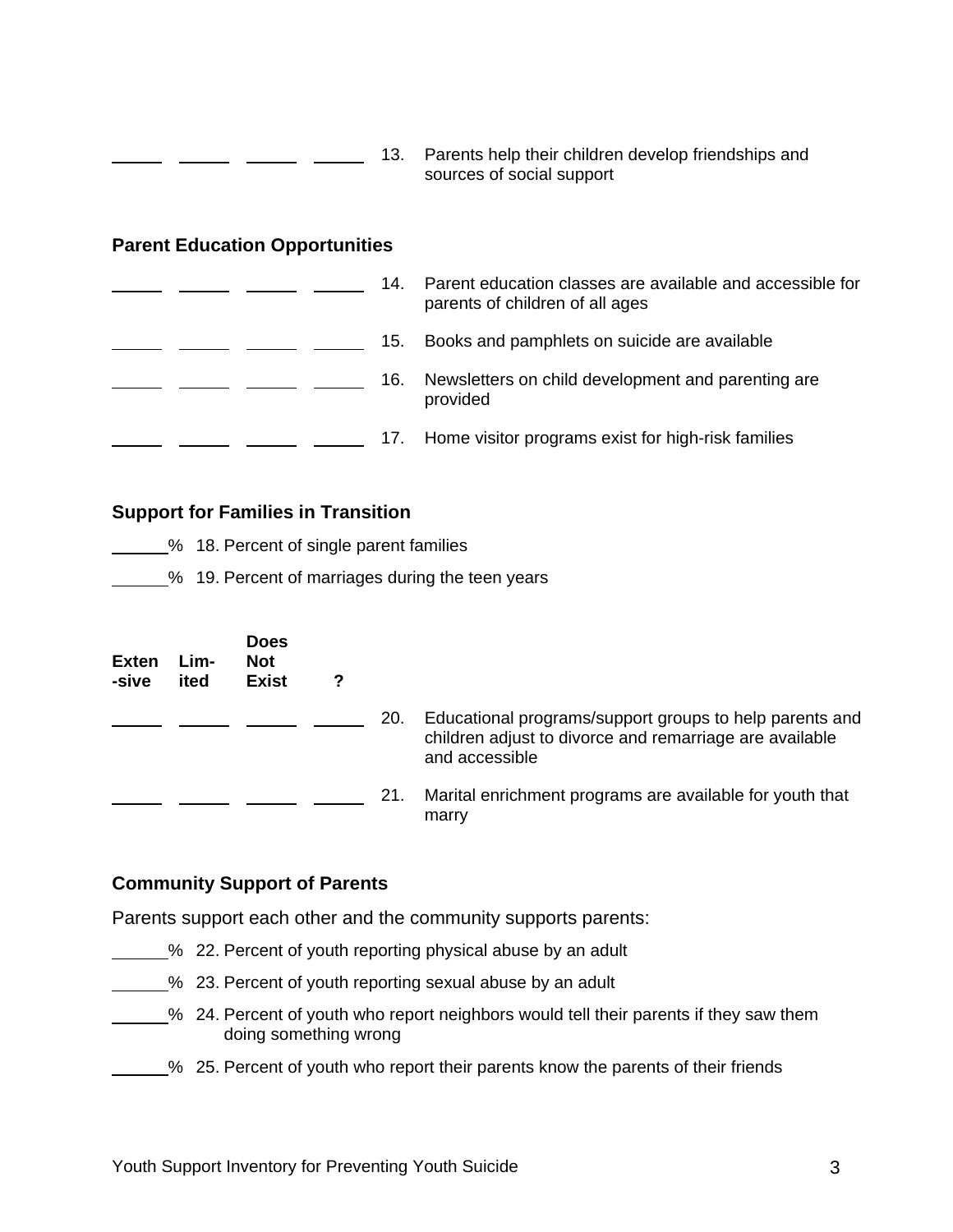| Exten<br>-sive | Lim-<br>ited                             | <b>Does</b><br><b>Not</b><br><b>Exist</b> | ? |     |                                                                                                                                                                       |  |
|----------------|------------------------------------------|-------------------------------------------|---|-----|-----------------------------------------------------------------------------------------------------------------------------------------------------------------------|--|
|                |                                          |                                           |   | 26. | Neighbors and other adults in the community assist<br>parents in monitoring youth                                                                                     |  |
|                |                                          |                                           |   | 27. | Parents have opportunities to meet, share and talk with<br>other parents                                                                                              |  |
|                |                                          |                                           |   | 28. | Community has widely known, generally agreed upon<br>norms and standards regarding issues such as alcohol<br>use, curfews, age of dating, and disapproval of suicide. |  |
|                |                                          |                                           |   | 29. | Services are available and accessible for victims of child<br>sexual/physical abuse                                                                                   |  |
|                | <b>School Support</b>                    |                                           |   |     |                                                                                                                                                                       |  |
|                | <b>Support During School Transitions</b> |                                           |   |     |                                                                                                                                                                       |  |
|                |                                          | past month                                |   |     | % 30. Percent of eight graders who report thinking about killing themselves during the                                                                                |  |

% 31. Percent of ninth graders who report thinking about killing themselves during the past month

| <b>Exten</b><br>-sive | Lim-<br>ited | <b>Does</b><br><b>Not</b><br><b>Exist</b> | 2 |     |                                                                                                                            |
|-----------------------|--------------|-------------------------------------------|---|-----|----------------------------------------------------------------------------------------------------------------------------|
|                       |              |                                           |   | 32. | Suicidal thoughts increase when students enter high<br>school                                                              |
|                       |              |                                           |   | 33. | The school and community have formal means of<br>supporting students during changes from one school<br>building to another |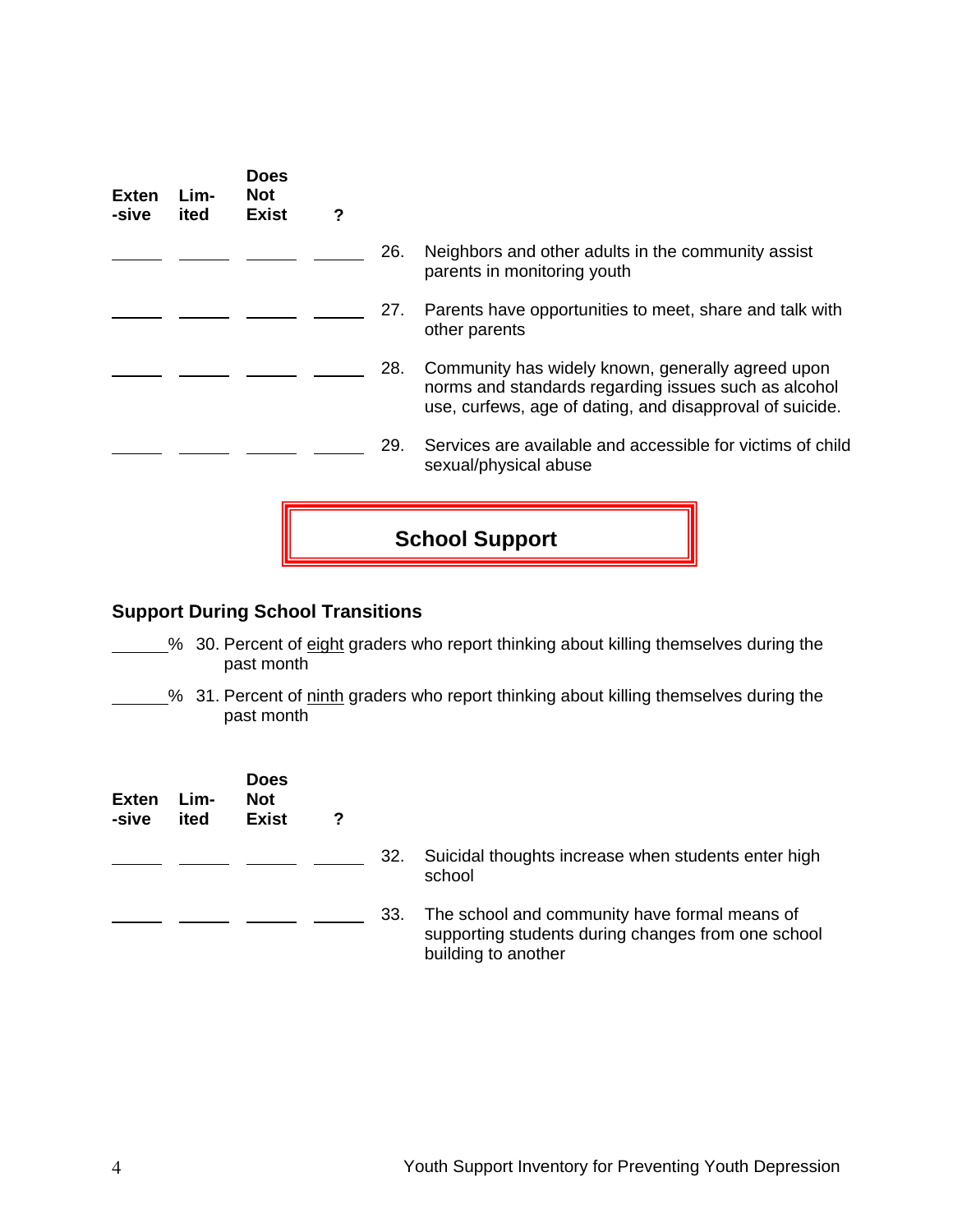#### **Student Academic Performance**

- % 34. Percent of students who believe they are getting a good and high quality education
- \_% 35. Percent of students who report they worry quite a bit or very much about getting good grades
- <sup>26</sup> 36. Percent of students behind the appropriate grade
- % 37. Percent of students who report they will probably drop out before finishing high school
- 58. Percent of unexcused absences from school

| <b>Exten</b><br>-sive | Lim-<br>ited | <b>Does</b><br><b>Not</b><br><b>Exist</b> | ? |     |                                                                                              |
|-----------------------|--------------|-------------------------------------------|---|-----|----------------------------------------------------------------------------------------------|
|                       |              |                                           |   | 39. | Most students find their education relevant and high<br>quality                              |
|                       |              |                                           |   | 40. | Schools work with students who find school irrelevant or<br>experience academic difficulties |
|                       |              |                                           |   | 41. | Summer programs are available for students<br>experiencing academic difficulties             |
|                       |              |                                           |   | 42. | Efforts are made to challenge gifted students                                                |

#### **Student Commitment to School**

**6. 20 13. Percent of students who report they enjoy going to school** 

<sup>26</sup> 44. Percent of students who agree or strongly agree that the rules in school are enforced fairly

|  |  | 45. | Most students enjoy school                                                                                                                      |
|--|--|-----|-------------------------------------------------------------------------------------------------------------------------------------------------|
|  |  | 46. | Students are involved in making decisions about school<br>life (i.e., rules for behavior, extracurricular activities,<br>school beautification) |
|  |  | 47. | Students are given the opportunity to learn skills<br>necessary for successful involvement in school activities                                 |
|  |  | 48. | Students are recognized and rewarded for their<br>involvement in school                                                                         |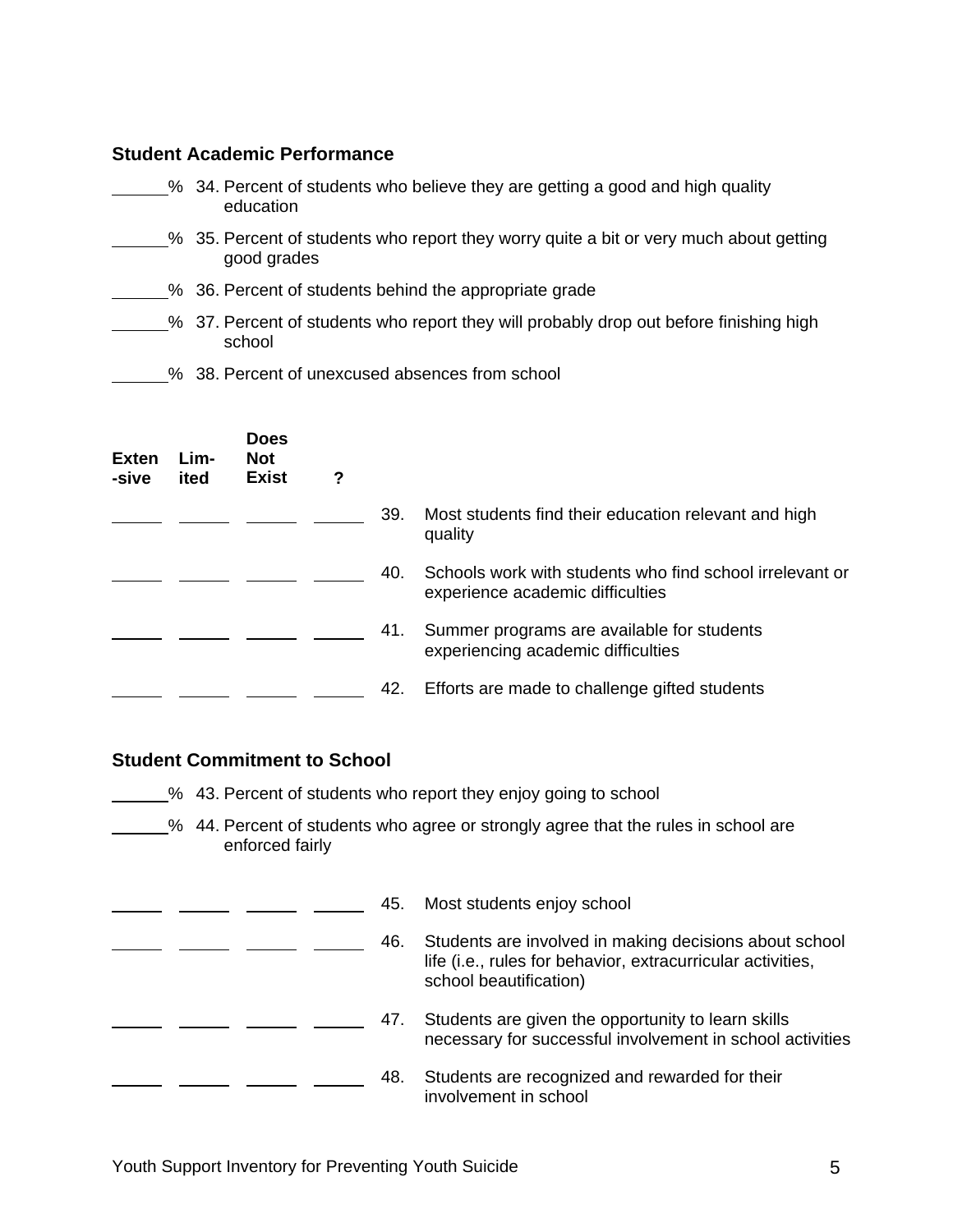#### **Teaching and School Practices**

% 49. Percent of students who agree or strongly agree that if they were having a serious personal problem, there is an adult in the school who they would fee OK talking to

| <b>Exten</b><br>-sive | Lim-<br>ited | <b>Does</b><br><b>Not</b><br><b>Exist</b> | ? |     |                                                                                                                                                                 |
|-----------------------|--------------|-------------------------------------------|---|-----|-----------------------------------------------------------------------------------------------------------------------------------------------------------------|
|                       |              |                                           |   | 50. | The school/teacher has clear rules and expectations for<br>students (i.e. academic performance; drug and alcohol<br>use; what to do if you encounter a problem) |
|                       |              |                                           |   | 51. | Students have frequent opportunities to meet with<br>advisors or teachers                                                                                       |
|                       |              |                                           |   | 52. | Schools make an effort to work with students who are<br>antisocial, depressed, withdrawn, isolated, or rejected                                                 |
|                       |              |                                           |   | 53. | The school takes special steps to welcome new students<br>(e.g. support groups exist for new students)                                                          |



- % 54. Percent of youth who report being forced to do something sexual by another teen
- % 55. Grade(s) at which students report worrying most about being pressured into having sex
- % 56. Percent of students who worry quite a bit or very much about not fitting in with other kids at school
	- 57. Youth in my community make an effort to include kids who don't seem to fit in
	- 58. School and community campaigns attempt to change peer norms that encourage sexuality and drug abuse, and discourage achievement
	- 59. Clubs exist that encourage academic, athletic, artistic, or other pursuits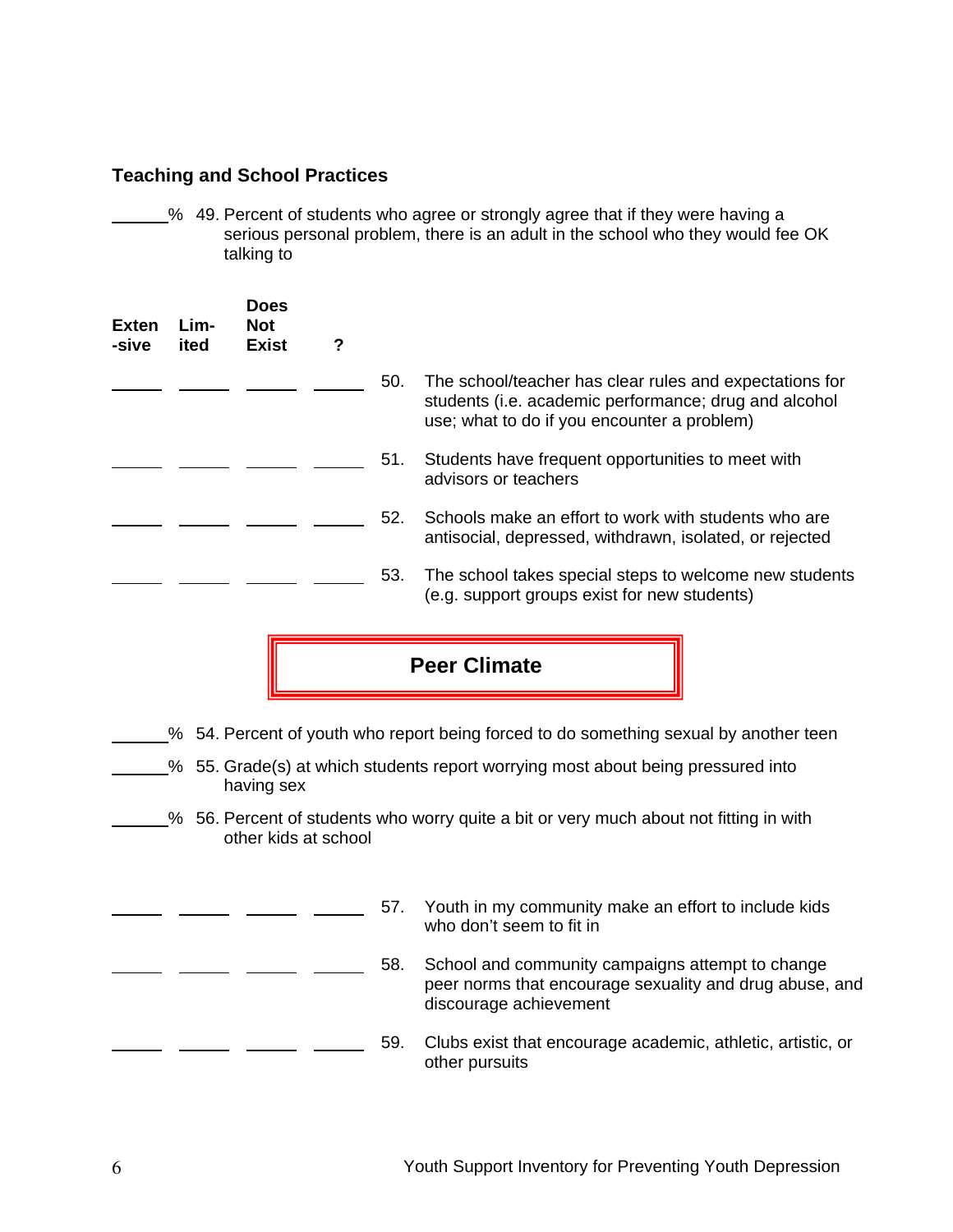|                            | 60. | Youth who do are not sexually active, and who do well in<br>school are visible, supported, and rewarded                                       |
|----------------------------|-----|-----------------------------------------------------------------------------------------------------------------------------------------------|
|                            | 38. | Older youth interact with and serve as positive role<br>models for youth (e.g., peer counseling, tutoring<br>programs, or mentoring programs) |
|                            |     | <b>Community Support</b>                                                                                                                      |
| <b>Economic Conditions</b> |     |                                                                                                                                               |

- % 40. Percent of families with children living in poverty
- % 41. Percent of children eligible for Head Start who are not being served
- % 62. Unemployment rate in the community
- % 63. Percent of families with children living in poverty
- % 64. Percent of children eligible for Head Start who are not being served
- 65. Opportunities exist for poor children in the community
- 66. If needed, efforts exist to increase employment opportunities in the community

|                  | <b>Does</b> |   |  |
|------------------|-------------|---|--|
| Exten Lim-       | <b>Not</b>  |   |  |
| -sive ited Exist |             | ? |  |
|                  |             |   |  |

42. Opportunities exist for poor children in the community

#### **Neighborliness**

<sup>2</sup>/<sub>2</sub> 2008 43. People know each other and help each other out

#### **Community Norms/Policies**

% 44. Percent of students who think youth drink because people admire or look up to make it seem like a "cool" thing to do

<sup>2</sup>/<sub>2</sub> 2008 45. Efforts exist to counteract the media portrayal of alcohol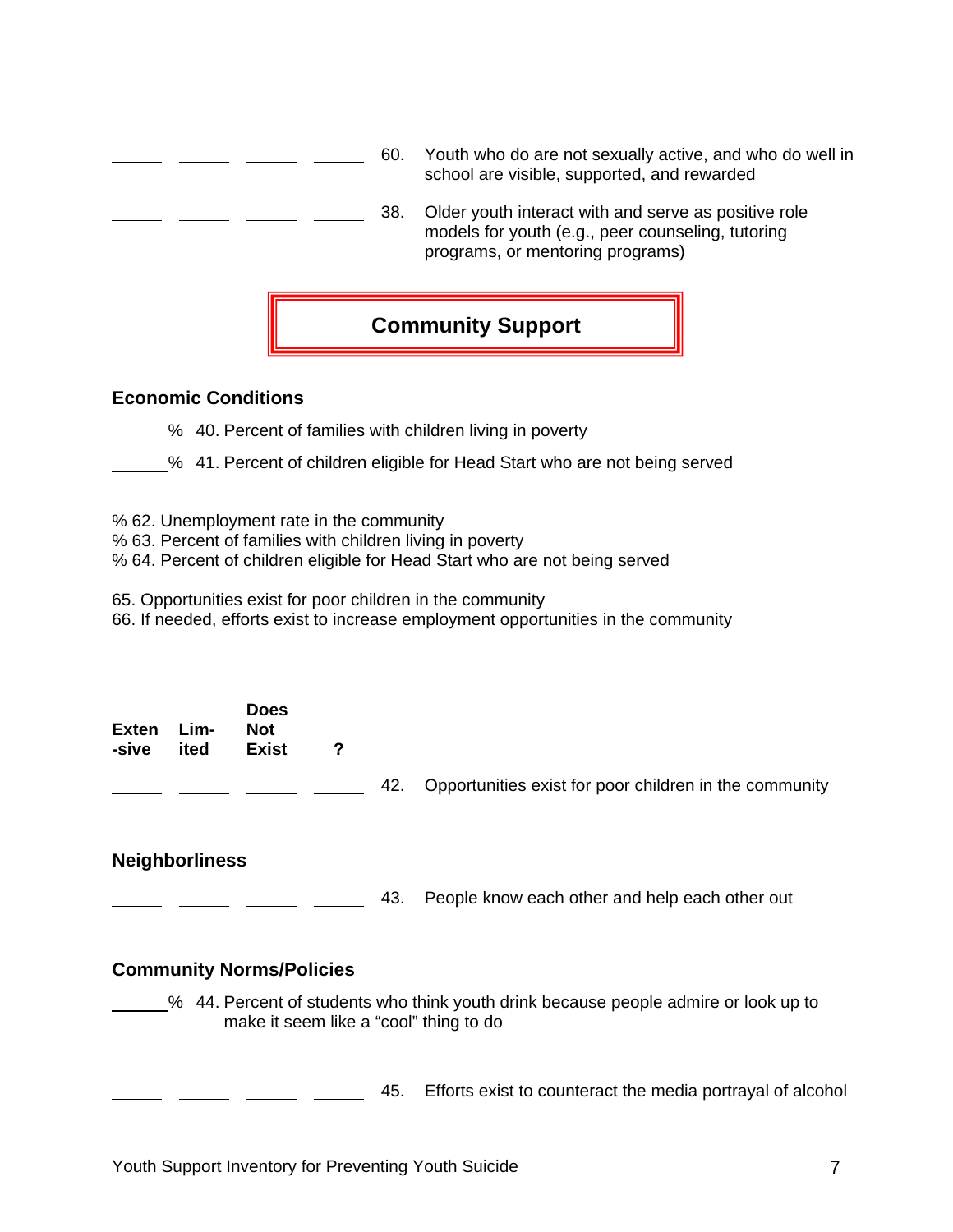use, sexual activity and other unhealthy behaviors as attractive and widespread 46. Adults in the community consistently discourage use of alcohol 47. Adults in the community provide positive role models  $\overline{\phantom{a}}$ regarding alcohol use 48. Laws regarding underage drinking are consistently and fairly enforced 49. Laws regarding selling alcohol to minors are consistently  $\sim$   $\sim$ ÷. and fairly enforced 50. Efforts exist to counteract the media portrayal of alcohol as attractive and widespread

#### **Community Prevention Efforts**

% 51. Percent of seventh graders who report consuming alcohol at least once a month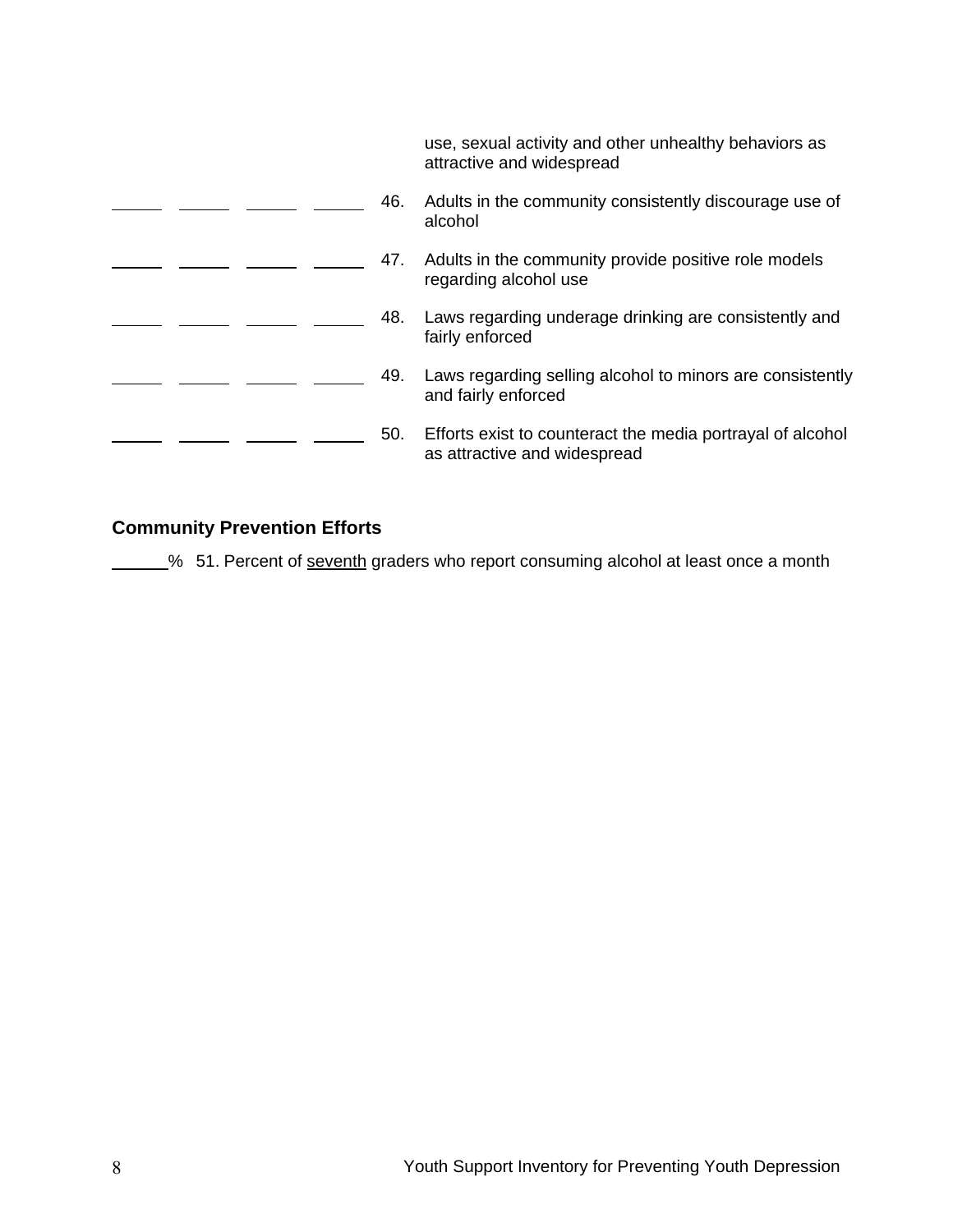| <b>Exten</b><br>-sive | Lim-<br>ited | <b>Does</b><br><b>Not</b><br><b>Exist</b> | ? |                               |                                                                                         |  |  |  |
|-----------------------|--------------|-------------------------------------------|---|-------------------------------|-----------------------------------------------------------------------------------------|--|--|--|
|                       |              |                                           |   | 52.                           | Clubs or efforts exist to encourage academic, athletic,<br>artistic, or other interests |  |  |  |
|                       |              |                                           |   | 53.                           | Prevention programs for students begin early before<br>students begin using alcohol     |  |  |  |
|                       |              |                                           |   | <b>Meaningful Youth Roles</b> |                                                                                         |  |  |  |

% 54. Percent of young people in the community who report involvement in community activities (i.e., dances, sporting events, and clubs)

#### **Recreational/Educational Opportunities**

|                                    | 55. | Opportunities exist for high-risk youth to have fun without<br>alcohol                                                                                  |
|------------------------------------|-----|---------------------------------------------------------------------------------------------------------------------------------------------------------|
|                                    | 56. | Recreational activities exist that involve risk and are<br>incompatible with alcohol use (i.e., wilderness treks, rope<br>climbing, water skiing, etc.) |
|                                    | 57. | Positive ways exist for youth to show their independence<br>and demonstrate their maturity                                                              |
|                                    | 58. | Students have the opportunity to learn such skills as<br>decision-making, assertiveness, stress management, and<br>refusal skills                       |
| <b>Preparation for Adult Roles</b> |     |                                                                                                                                                         |
|                                    | 59. | Youth develop meaningful personal relationships with<br>adults in the community                                                                         |
|                                    | 60. | Youth have the opportunity to engage in community<br>service that they perceive as useful and important                                                 |
|                                    | 61. | Adolescents have the opportunity to learn the skills<br>required for responsible roles such as parenting,                                               |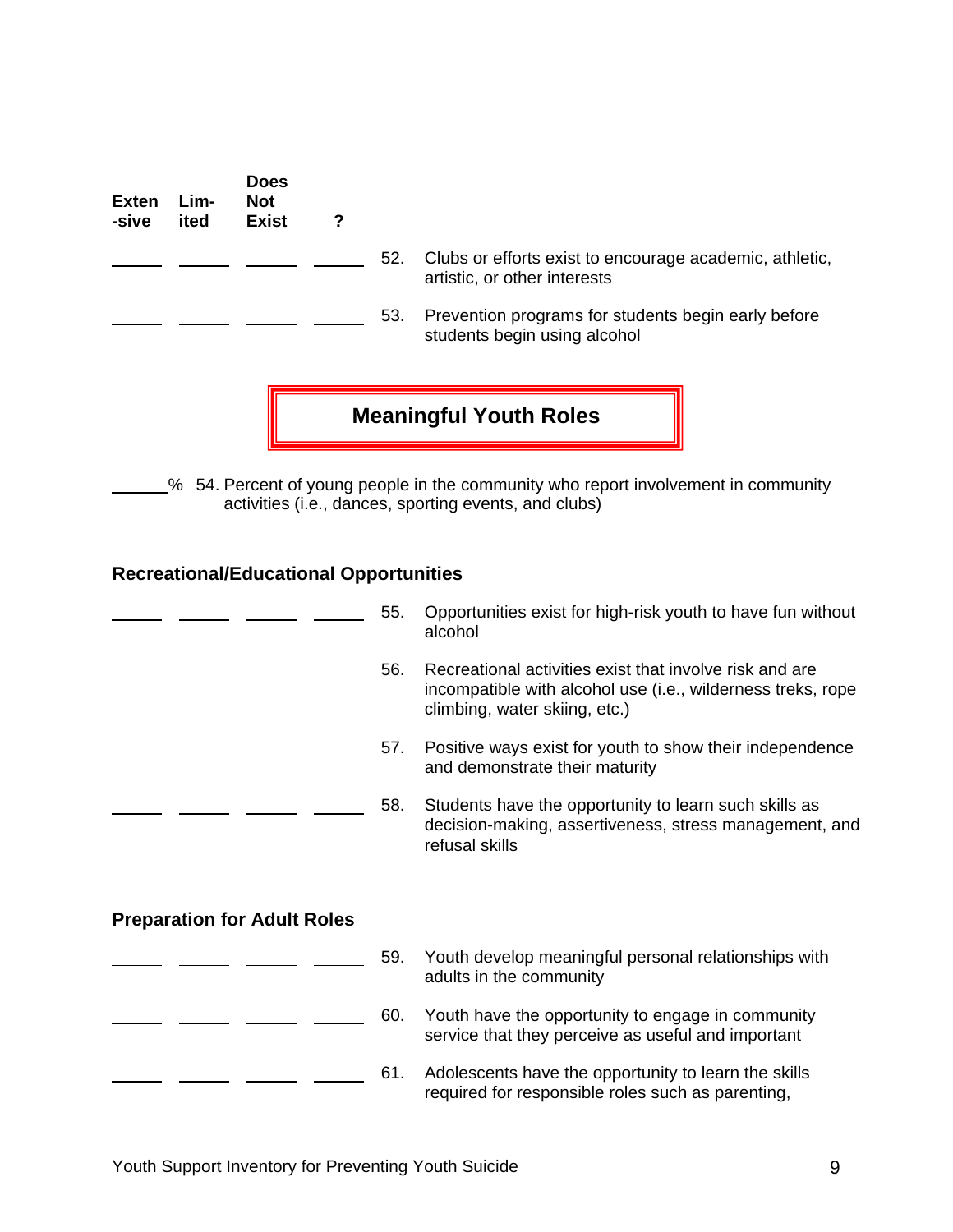employment, participating in government and being a good citizen

#### **Religious Opportunities**

% 62. Percent of young people who attend church services or participate in other church activities (i.e. choir, religious classes, and church youth groups)

| <b>Exten</b><br>-sive | Lim-<br>ited | <b>Does</b><br><b>Not</b><br>Exist |  |                                                            |
|-----------------------|--------------|------------------------------------|--|------------------------------------------------------------|
|                       |              |                                    |  | 63. Organized religious activities are available for youth |

#### **Equal Opportunities Exist for Youth**

- % 64. Percent of youth who report, "When I am an adult, I will have a good chance of getting an occupation that is good, steady, and dependable"
- **EXECUTE:** 65. All youth receive equal encouragement to pursue a good job or higher education

#### **The Adolescent Work Place**

% 62. Percent of freshman and sophomores working 10 to 19 hours per week

% 62. Percent of juniors and seniors working more than 20 hours weekly

Copyright © 1999 by the University of Wisconsin Board of Regents. Do not copy without permission from the authors.

Developed by Karen Bogenschneider, UW-Madison/Extension, 1990; Revised 1991, 1992, 1993, 1994, 1999. To reprint, contact Professor Karen Bogenschneider at (608) 262-4070.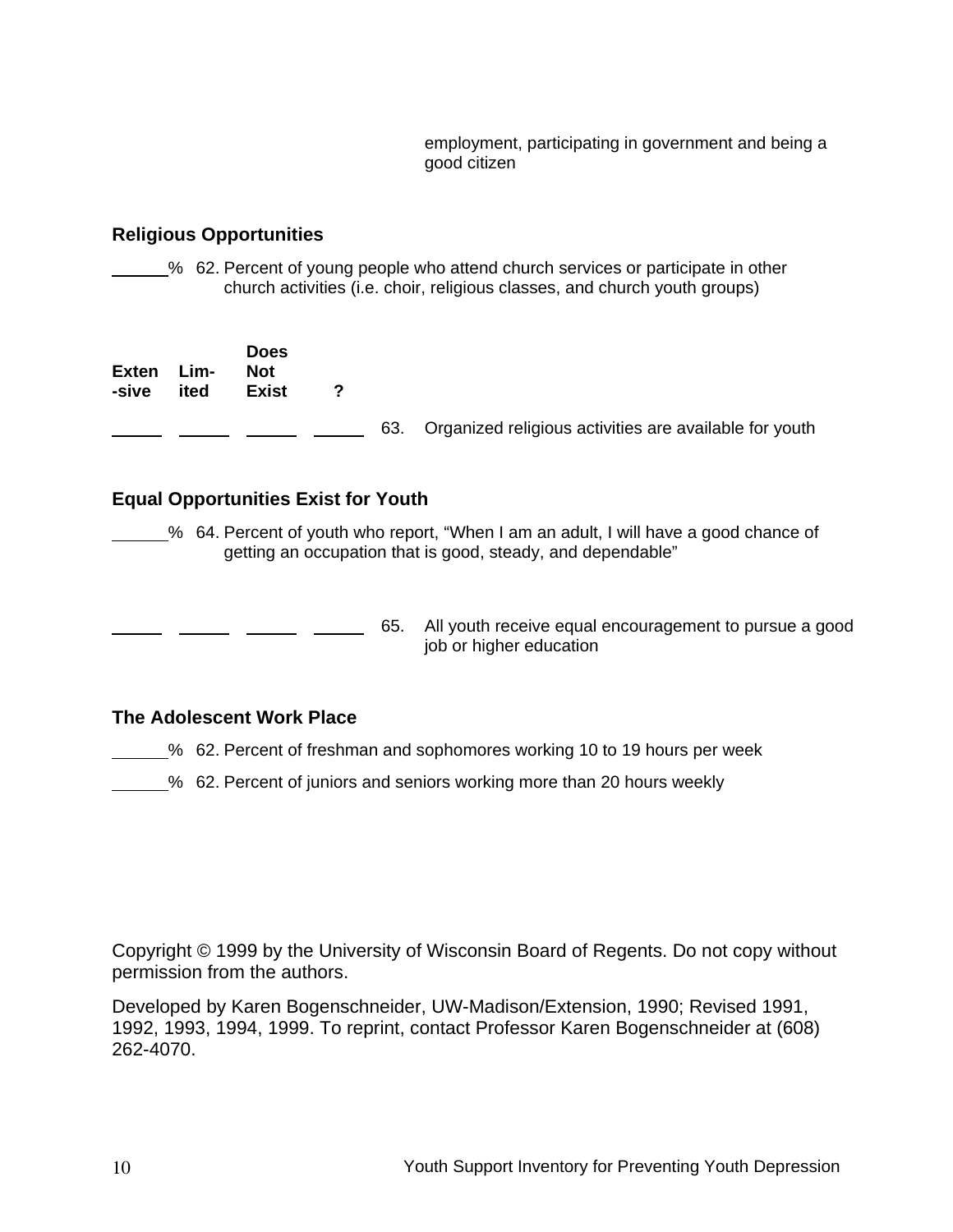#### **Citation Information:**

Bogenschneider, K., & Mills, J. (1999). *Youth Support Inventory for Preventing Youth Alcohol and Other Substance Use.* (Wisconsin Youth Futures Technical Report No. 19, 8 pgs.). Madison, WI: University of Wisconsin-Madison/Extension.